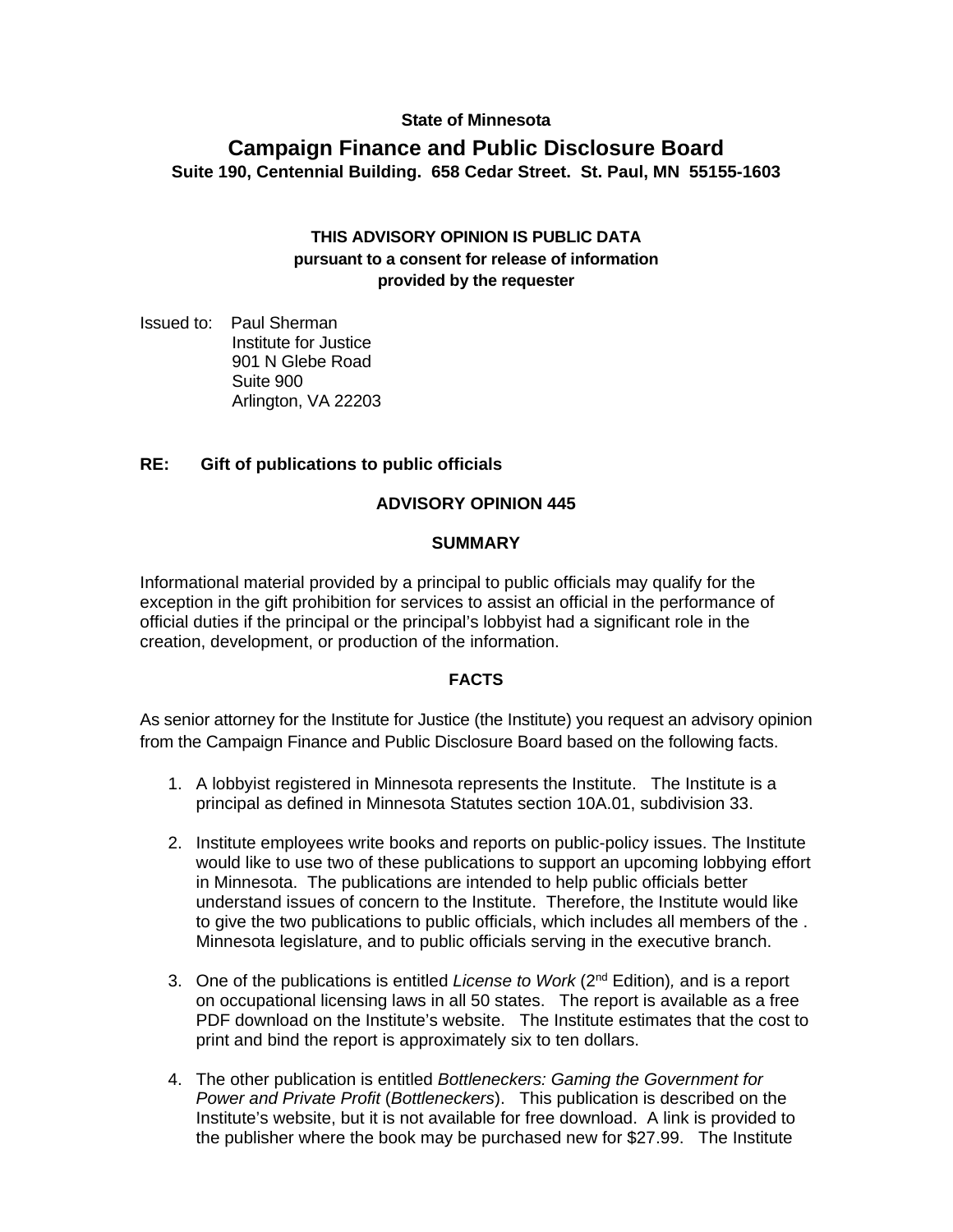may purchase the book with an author's discount that lowers the price to less than \$17.00. The current chairperson and founding general counsel for the Institute for Justice, and the director of strategic research at the Institute for Justice, are the co-authors of Bottleneckers.

- 5. *Bottleneckers* is also available for purchase used at various internet sites. A search by Board staff found used copies of the book readily available for around \$13.70. The Institute states that at one time a used copy of the book was available for \$2.06. The review by Board staff was not able to replicate that price point.
- 6. Your review of the gift prohibition in Minnesota Statutes section 10A.071 leads you to believe that *License to Work* qualifies for the exception provided for informational material with a resale value of \$5 or less, but you would like the Board to confirm that conclusion. You are not sure if *Bottleneckers* may be provided to the public officials.

### **ISSUE ONE**

May the Institute provide *License to Work* to public officials without violating the gift prohibition in Minnesota Statutes section 10A.071?

# **OPINION ONE**

Minnesota Statutes section 10A.071, generally prohibits a principal or lobbyist from giving a gift to a public official. There are however, a number of exceptions to the prohibition provided in the statute. In specific, subdivision 3 (6) exempts "informational material with a resale value of \$5 or less."

The *License to Work* report is available as a free download to anyone on the Institute's website. In Advisory Opinion 317, the Board approved of giving a book to public officials that was also available free to the public. Consistent with the prior opinion, informational material, such as *License to Work*, that is available for free distribution to the public on a website may also be given to public officials under the exception for informational material.1

Lobbyists must report gifts made by their principal if the value of the gift is five dollars or more.<sup>2</sup> Providing public officials with the website link to the publication does not exceed the five-dollar threshold, and does not need to be reported as a gift.

The Institute may decide to print and bind *License to Work* for distribution to public officials at a cost of six to ten dollars per copy. If that occurs, the publication will still qualify for the exception for informational material with a resale value of five dollars of less. However, the cost of preparing a bound copy of the report will result in a gift that

<sup>-</sup>1 When Advisory Opinion 317 was issued in 1999, Minnesota Statutes section 10A.071, subdivision 3 (6), provided an exception for "informational material of unexceptional value." The exception was modified to replace "unexceptional value" with the standard of "resale value of \$5 or less" in 2012.

<sup>2</sup> Minnesota Statutes section 10A.04, subdivision 4 (c).